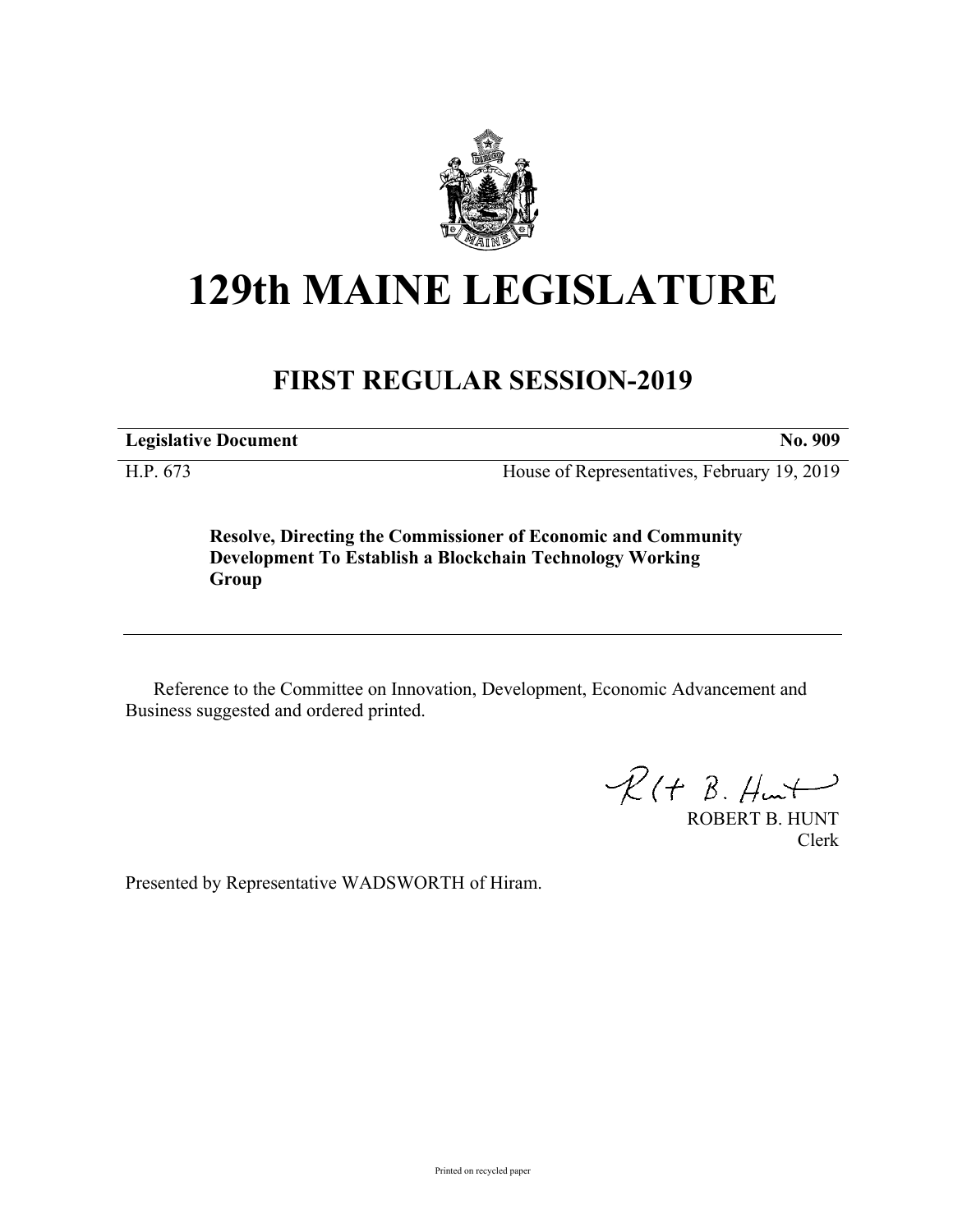**Sec. 1. Commissioner of Economic and Community Development to establish a blockchain technology working group. Resolved:** That the Commissioner of Economic and Community Development, referred to in this resolve as "the commissioner," shall establish a working group, referred to in this resolve as "the group," to develop a master plan for fostering the expansion of the blockchain technology industry in the State and recommend policies and investments to make the State a leader in blockchain technology. For purposes of this resolve, "blockchain technology" means a list of digital records linked together using cryptography that is resistant to modification of the data in the records, creating an open, distributed ledger that records a transaction between 2 or more parties efficiently and in a verifiable and permanent manner.

 **Sec. 2. Membership. Resolved:** That the commissioner shall appoint to the group at least 5 members who have knowledge and experience in blockchain technology or represent an industry that could benefit from blockchain technology and at least 2 members representing a postsecondary educational institution in the State. The commissioner or the commissioner's designee shall serve as an ex officio member of the group. All appointments must be made within 30 days of the effective date of this resolve. The members of the group shall select a chair from the group's membership. Members of the group serve without compensation. The Department of Economic and Community Development shall provide administrative support to the group. The group shall disband after completing its duties under section 3.

 **Sec. 3. Meetings; duties. Resolved:** That the chair shall schedule the first meeting of the group within 30 days of the date of the final appointment to the group. The group shall meet at other times the chair determines necessary to perform and complete the duties of the group. The group shall develop a master plan that:

 1. Identifies the economic growth and development opportunities presented by blockchain technology;

2. Assesses existing blockchain technology in the State;

 3. Reviews workforce needs and academic programs required to build blockchain technology expertise across all relevant industries; and

 4. Makes recommendations of policies and investments that will help promote innovation and economic growth by reducing barriers to and expediting the expansion of the State's blockchain technology industry.

 Upon completion of the master plan, the group shall submit the master plan to the commissioner for review and any changes to the plan that the commissioner determines appropriate.

 **Sec. 4. Report. Resolved:** That, no later than December 2, 2020, the commissioner shall submit a report including the master plan described under section 3 and any recommended legislation to the joint standing committee of the Legislature having jurisdiction over innovation, development, economic advancement and business